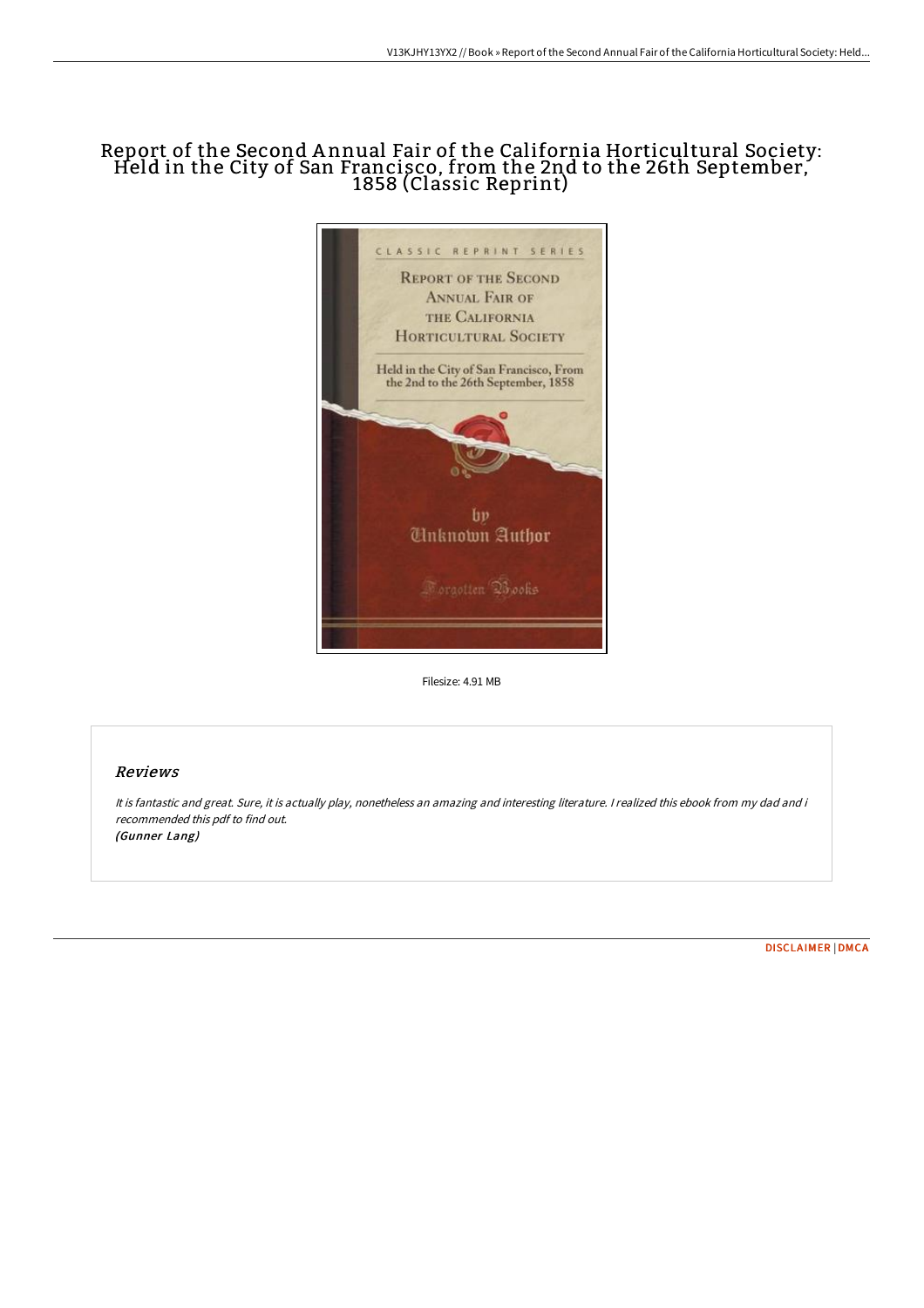## REPORT OF THE SECOND ANNUAL FAIR OF THE CALIFORNIA HORTICULTURAL SOCIETY: HELD IN THE CITY OF SAN FRANCISCO, FROM THE 2ND TO THE 26TH SEPTEMBER, 1858 (CLASSIC REPRINT)



Forgotten Books, United States, 2015. Paperback. Book Condition: New. 229 x 152 mm. Language: English . Brand New Book \*\*\*\*\* Print on Demand \*\*\*\*\*.Excerpt from Report of the Second Annual Fair of the California Horticultural Society: Held in the City of San Francisco, From the 2nd to the 26th September, 1858 In the closing of the Second Annual Exhibition of the California Horticultural Society, the Executive Committee find the greatest encouragement to future effort in the widely awakened interest, exchange of knowledge and productions in our diversified climate, with an actual four fold increase in the amount of products exhibited, while there is a double number of varieties of every product shown. The Fruit Conventions, in connection with the Exhibition, were numerously attended and the records show the observation of many facts which will be of great importance to the success of fruit culture in the State. The Executive Committee, in reviewing the Exhibition this year presented, find the bulk of the product is from the basin commencing at Alameda, on the east side of San Francisco Bay, extending round the bay southward to San Mateo, on the west side of the bay. The next greatest product is from the Napa and Sonoma valleys - the greater heat of which had accelerated the ripening and color of what are ordinarily winter fruits. The lesser product was from the valleys of the San Joaquin and Sacramento - the Fair being too late for the early ripening fruits, and as yet the cultivation of late varieties has not made great advance in that region. We find, in all, from one hundred and sixteen contributors, one hundred and twenty-two varieties of Apples, thirty-five varieties of Peaches, eighty-two varieties of Pears, and fortyeight varieties of Grapes. All good, many excellent. We find, also, many...

 $\mathbb{R}$ Read Report of the Second Annual Fair of the California [Horticultural](http://techno-pub.tech/report-of-the-second-annual-fair-of-the-californ.html) Society: Held in the City of San Francisco, from the 2nd to the 26th September, 1858 (Classic Reprint) Online

**■** Download PDF Report of the Second Annual Fair of the California [Horticultural](http://techno-pub.tech/report-of-the-second-annual-fair-of-the-californ.html) Society: Held in the City of San Francisco, from the 2nd to the 26th September, 1858 (Classic Reprint)